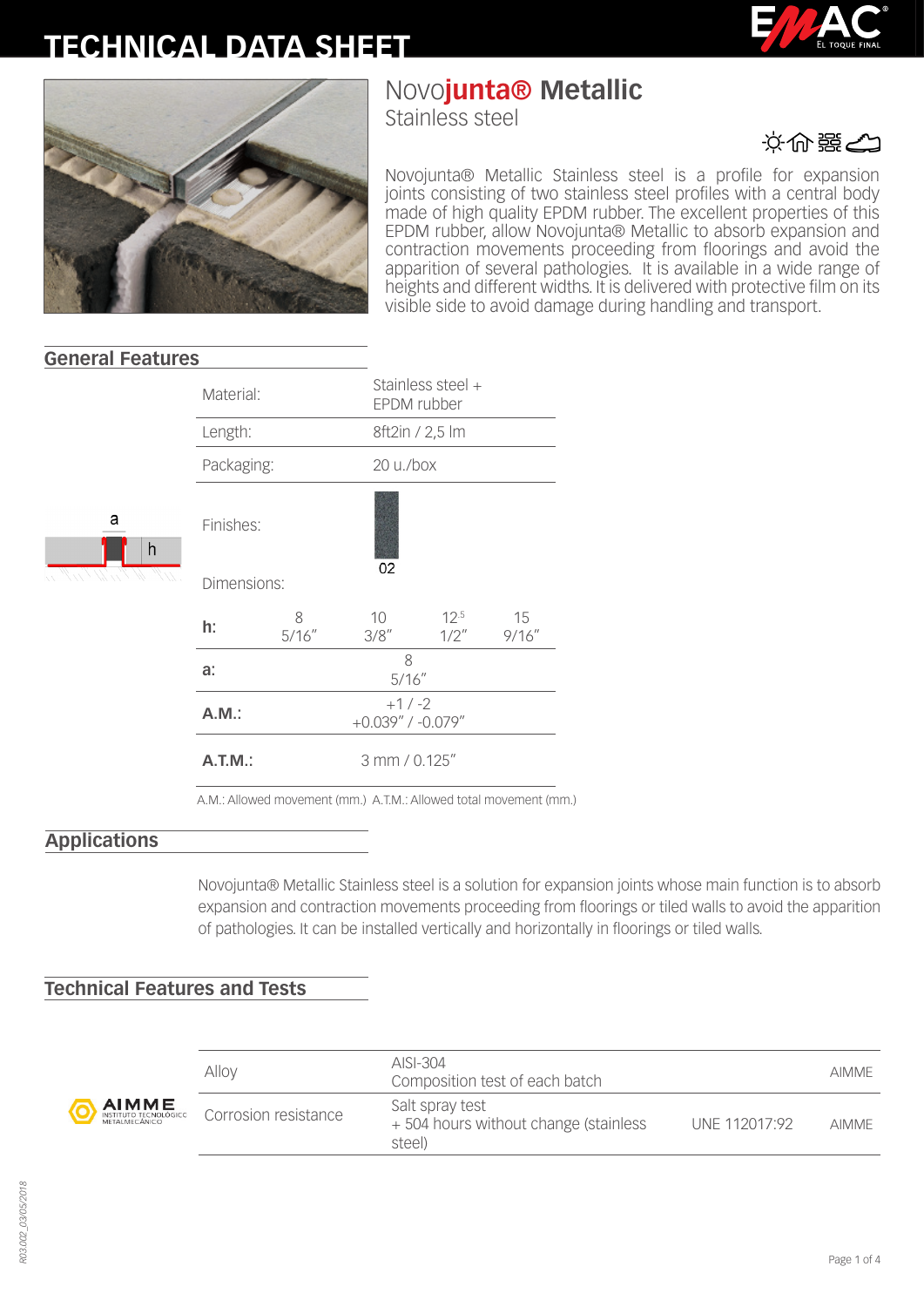## **TECHNICAL DATA SHEET**



Novo**junta® Metallic** St. steel

## **Materials**

Novojunta® Metallic Stainless steel is a profile made of AISI-304 stainless steel. All material batches are tested under the composition test to determine that they fulfill the specification of the alloy. The stainless steel in Emac® products has also been tested under the salt spray test, exceeding 500 hours of exposition without signs of corrosion. Stainless steel

> Stainless steel is a highly durable and resistant material, with an excellent appearance that does not degrade along the time. The finish available is high brightness. All the finishes are slightly porous and smooth, making easier the hygiene of the installation.

The central body of Novojunta® Metallic is made of high quality EPDM rubber. EPDM is an elastomer polymer with excellent mechanical properties. It has good resistance to abrasion, wear and impact, is a good insulator, and resists weathering, common chemicals and has a wide working temperature range. EPDM rubber

> Its excellent compression set is the main feature in absorbing the deformations and geometric variations of constructive elements.

### **Installation**

Emac®, in his awareness for the correct execution of the ceramic systems, took part in the committee for the elaboration of the UNE 138002: 2017 standard "General rules for the execution of ceramic tile systems by adhesion". In that UNE standard the recommendations of installation for expansion joints were defined as follow:

| <b>Installation</b>                                                            | <b>Separation distance / Area</b>                                                            | Joint width<br>(mm)    |  |
|--------------------------------------------------------------------------------|----------------------------------------------------------------------------------------------|------------------------|--|
| Linear expansion joints                                                        |                                                                                              |                        |  |
| Outdoor walls                                                                  | Fach $3 - 4$ ml max.<br>Regular areas max. 16 m <sup>2</sup>                                 | $>= 8$ mm              |  |
| Each 2,5 - 5 ml max.<br>Outdoor floors<br>Regular areas max. 16 m <sup>2</sup> |                                                                                              |                        |  |
| Indoor floors                                                                  | Respect open contraction joints<br>Fach 8 ml maximum<br>Regular areas max. 40 m <sup>2</sup> | $>= 5$ mm              |  |
| Singular points                                                                | Door treshold<br>Floor changes                                                               | $>= 8$ mm              |  |
| Perimeter expansion joints                                                     |                                                                                              |                        |  |
| Indoor walls                                                                   | Perimeter joints<br>Wall / Ceiling<br>Wall / Wall                                            | $>= 5$ mm<br>$>= 8$ mm |  |
| Outdoor walls                                                                  | Indoor / outdoor edges                                                                       |                        |  |
| Indoor floors                                                                  | Perimeter joints and encounters with elements                                                |                        |  |
| Outdoor floors                                                                 | Perimeter joints and encounters with elements                                                |                        |  |
| Singular points                                                                | Encounter joints with joinery                                                                | $>= 5$ mm              |  |

These recommendations are the minimum dimensions to take into account. The particularities of each project could make necessary to place the joints at less distance. The expansion joints should be planned since the project phase. The correct design and dimensionement of the expansion joints, together with an adequate choice of materials and a correct installation execution, will help to prevent from the apparition of pathologies.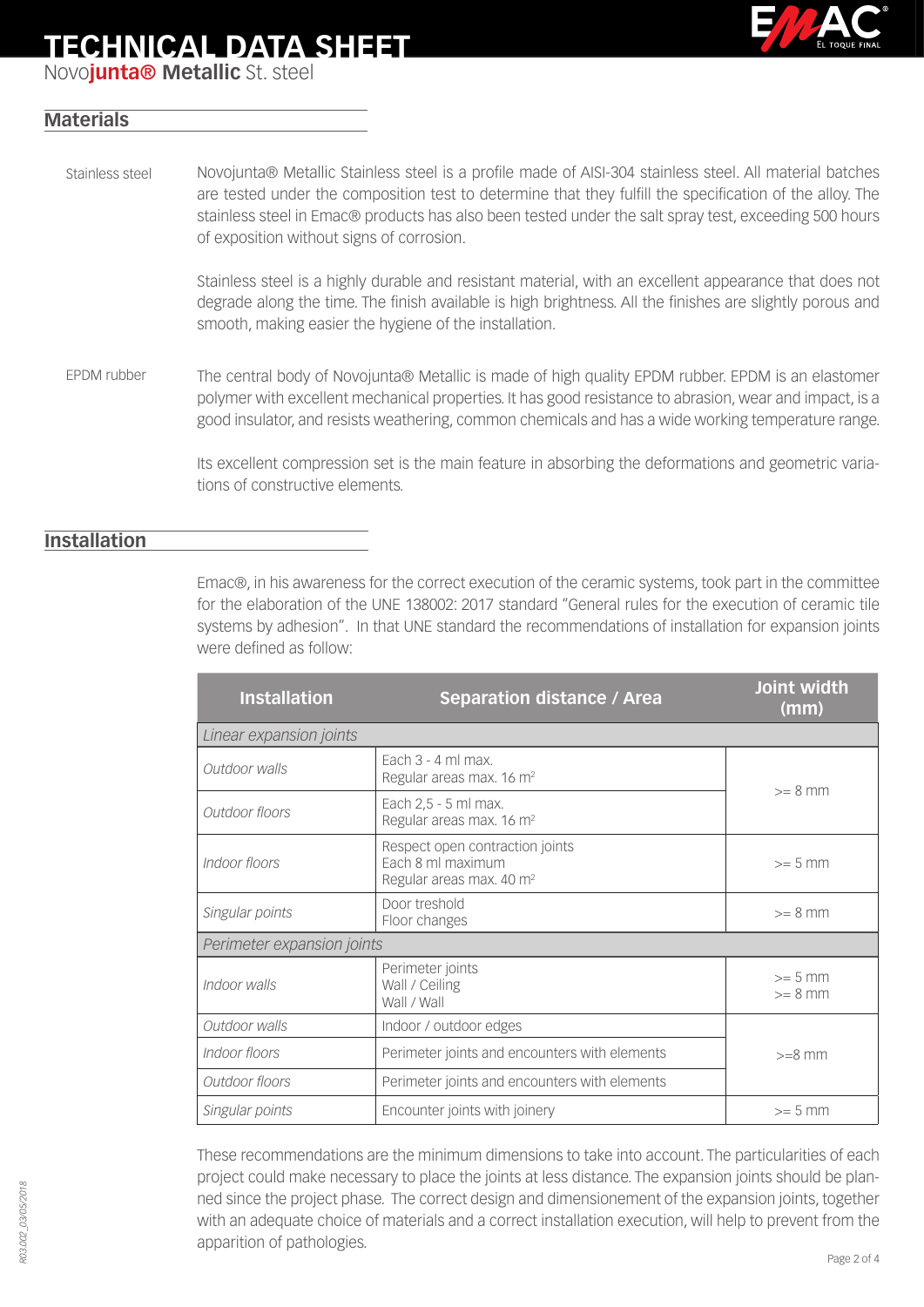

## **TECHNICAL DATA SHEET** Novo**junta® Metallic** St. steel

## **Calculation of thermal variation**

Novojunta® Metallic allows a total movement of 3 mm. Is is recommended to calculate the thermal variation of the installation to confirm is the suitable profile for the project.

For example, we'll take the example of Novojunta® Metallic h:10 mm with a visible side of 8 mm and a total movement of 3 mm.

|                                                                                                                                                                                                                                                                                                                                                                                                                                                                                    | a                                                                                                                                                                                                                                                                                | <b>Expansion/con-</b><br>traction<br>movements | <b>Total</b><br>movement |
|------------------------------------------------------------------------------------------------------------------------------------------------------------------------------------------------------------------------------------------------------------------------------------------------------------------------------------------------------------------------------------------------------------------------------------------------------------------------------------|----------------------------------------------------------------------------------------------------------------------------------------------------------------------------------------------------------------------------------------------------------------------------------|------------------------------------------------|--------------------------|
|                                                                                                                                                                                                                                                                                                                                                                                                                                                                                    | 8 mm.                                                                                                                                                                                                                                                                            | $+1/-2$ mm                                     | $3 \, \text{mm}$         |
| <sup>1</sup> Thermal variation calculated<br>con-<br>sidering an outdoor installation with<br>coefficient of thermal expansion<br>0.007mm*°C/m. with the joints placed<br>to a maximum distance of 5 lm                                                                                                                                                                                                                                                                            | <sup>1</sup> The considered installation allows an expansion movement equal<br>to an increase of 57°C counting from the temperature of installation,<br>and a contraction equal to - 28,5°C counting from the temperature of<br>installation.<br>Total thermal variation: 85,5°C |                                                |                          |
| <sup>1</sup> Thermal variation calculated con-<br><sup>1</sup> The considered installation allows an expansion movement equal<br>sidering an outdoor installation with<br>to an increase of 35°C counting from the temperature of installation<br>coefficient of thermal expansion<br>and a contraction equal to -18°C counting from the temperature of<br>0.007mm*°C/m. with the joints placed<br>to a maximum distance of 8 lm<br>installation.<br>Total thermal variation: 53°C |                                                                                                                                                                                                                                                                                  |                                                |                          |

The correct calculation of this value is highly important to distribute and dimension the expansion joints in a correct way. From our Technical Department, as specialists in expansion joints, we offer advice for the calculation of the expansion joints of your project with no obligation.

Please, contact us in **tecnico@emac.es** and we'll offer you a customized solution depending on the features of your project.

### **Installation**



[To see the video, capture this](http://www.youtube.com/watch?v=Y81EHfIP3E4)  image with your mobile phone (QR code reader software is necessary) or click on it.

1. Spread a big amount of thin-set mortar on the surface to be tiled.

- 4. Repeat the last step placing tiles along the profile (both sides) until the installation is finished. Before the mortar dries, hit the profile softly with a rubber hammer to align the profile with the tiles.
- 5. Finally, clean the leftover material, remove the protective film and let dry.

\* If the floor needs polishing, install this profile slightly below the tile to avoid possible damage.



<sup>2.</sup> Then, place the profile and press it so the thin-set mortar could pass through the holes of the anchoring wing.

<sup>3.</sup> Place a tile over the anchoring wing and press it to get an optimal joint between the thin-set mortar and the profile.